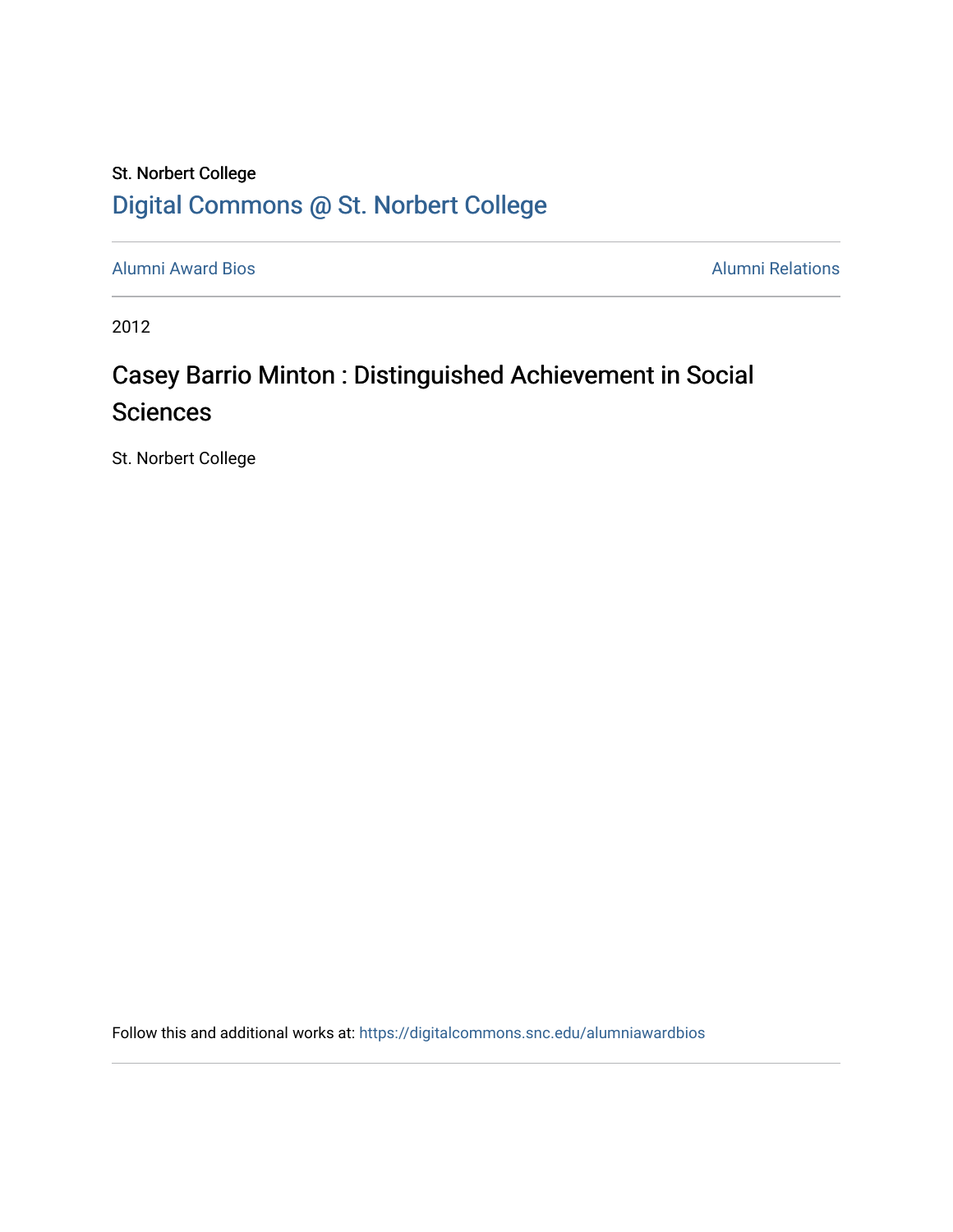



[Academics](https://www.snc.edu/academics) [Admission](https://www.snc.edu/admission) [Campus Life](https://www.snc.edu/campuslife) [Living Norbertine](https://www.snc.edu/livingnorbertine) [Athletics](https://www.snc.edu/athletics) [About](https://www.snc.edu/about)

Q

 $\geq$  [Alumni](https://www.snc.edu/alumni/)  $\geq$  [Alumni Awards](https://www.snc.edu/alumni/awards/)  $\geq$  2012 Distinguished Achievement in Social Sciences A

### [Alumni](https://www.snc.edu/alumni/index.html)

[Events & Reunions](https://www.snc.edu/alumni/event/index.html) [Behind the Arch](https://www.snc.edu/alumni/event/behindthearch/) [Benefits and Services](https://www.snc.edu/alumni/benefits.html) [Get Involved](https://www.snc.edu/alumni/getinvolved.html) [Give to SNC](http://giving.snc.edu/) [Alumni Awards](https://www.snc.edu/alumni/awards/index.html) [Past Recipients](https://www.snc.edu/alumni/awards/recipients.html) [Knight Lights](https://www.snc.edu/alumni/knightlights/index.html) [Alumni-Owned](https://www.snc.edu/alumni/directory/index.html) [Businesses Network](https://www.snc.edu/alumni/directory/index.html) [Alumni Board](https://www.snc.edu/alumni/alumniboard.html) [Student Alumni](https://www.snc.edu/alumni/saa.html) [Ambassadors](https://www.snc.edu/alumni/saa.html) [Staff](https://www.snc.edu/alumni/contactus.html)

# 2012 Distinguished Achievement in Social Sciences



almost unheard-of accomplishment.

#### Casey Barrio Minton '00 [Acceptance speech video](http://www.youtube.com/watch?v=umTjzCdNP7I)

"Exceptional: Unusually excellent. Deviating widely from the norm. Exceeding the ordinary or expected."

Casey Barrio Minton's career has been nothing if not exceptional. She received her doctorate in counseling exceptionally quickly, from a highly respected program at the University of North Carolina at Greensboro. She was granted tenure exceptionally early by the University of North Texas. She has an exceptional reputation for research and professional writing such that, in nationally refereed journals with rejection rates as high as 90 percent, she has had two manuscripts accepted with no significant revisions – an

Barrio Minton's studies in sociology and communication at St. Norbert, coupled with her volunteer work in the Women's Center and the Sexual Assault Center in Green Bay, sparked her interest in counseling – an interest that led her first to a master's degree in counseling, and then to her Ph.D. in counseling and counselor education.

Of her scholarship, one nominator said it is "in the vanguard in the areas of counselors' emergency preparedness, crisis response competence and professional publication." With respect to her teaching, another noted that she has for five consecutive years received the best student ratings among the highly regarded faculty at UNT.